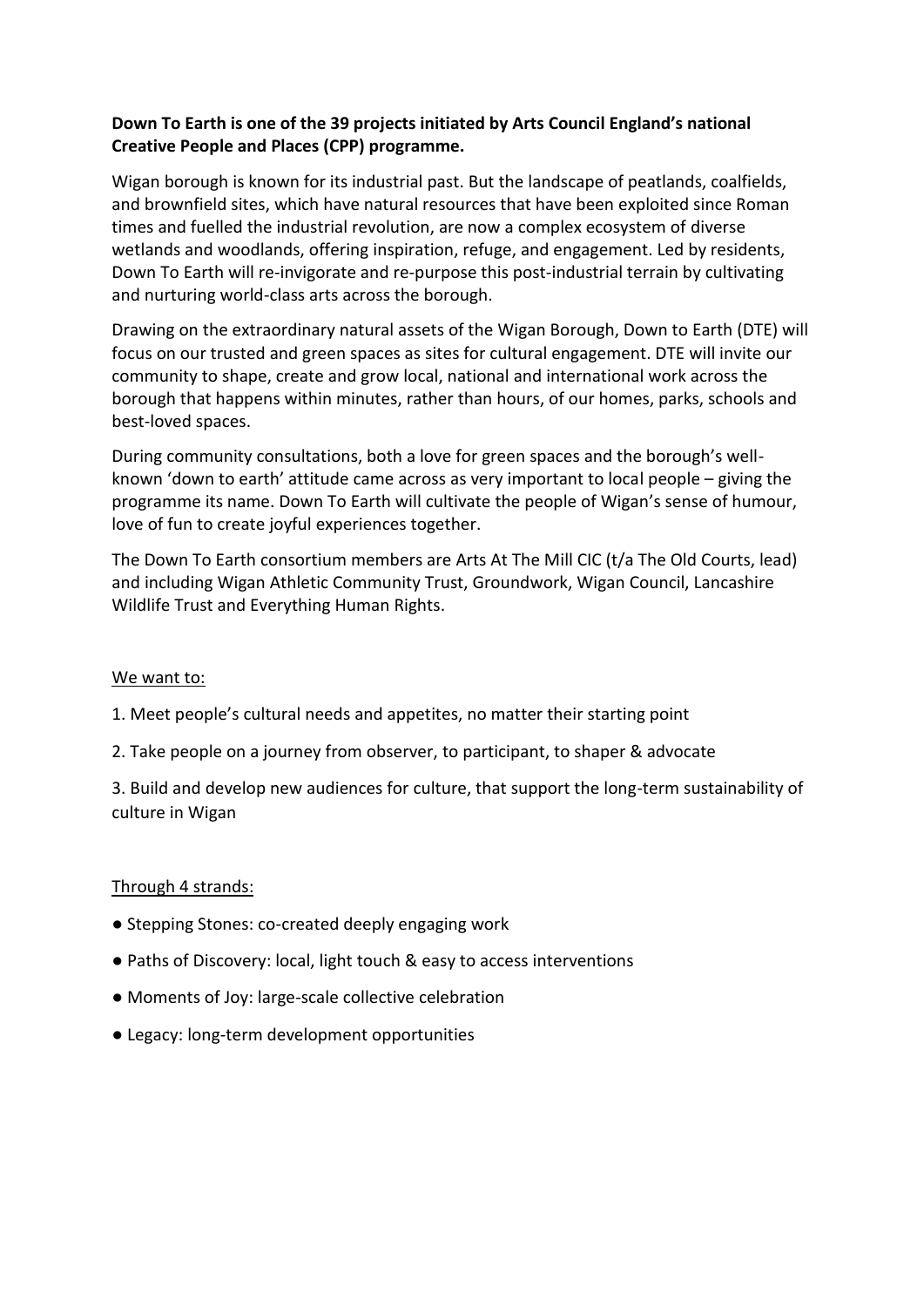#### **About You**

As an exceptional creative leader and an enabler of others, you strive to provide equal access to world-class arts and culture for all and advocate widely for how creativity can transform lives.

You believe in the strength of true collaboration and the sharing of power with people so that arts and culture provision is shaped by the communities it is here to serve. You are curious, believing that there is much to be learned from local residents, organisations and active evaluation, and pride yourself on being a flexible, responsive leader who is excited to listen, respond and implement learnings to develop a programme that is completely unique to our diverse people and places.

You provide strong, ambitious, and thoughtful leadership needed to deliver Down To Earth whilst championing cultural sustainability and instigating long-term change - leaving a cultural legacy for future generations.

#### The ideal candidate would describe themselves as:

- A highly motivated, organised individual who is able to think strategically, effectively manage budgets over £1m, develop income & identify new opportunities.
- A leader excited to build a team, develop its talent and foster a supportive and positive team culture that enables colleagues to thrive.

● A comfortable communicator, able to operate and influence at a strategic senior level whilst being able to seamlessly build deep and lasting relationships with communities. With funders, you will be experienced in monitoring and reporting, developing meaningful and long-lasting relationships.

#### **How & Who the role works with**

The CPP Project Director will lead Wigan Borough's Creative People and Places project team. This includes a Programme Manager, Admin/Marketing Officer and Community Connector(s).

The CPP Project Director will report regularly to the Down To Earth Consortium, funders, and will be line managed by the Managing Director at Arts At The Mill CIC.

#### **About the Role**

The purpose of the job is to lead the delivery of all aspects of the CPP Programme, supported by the CPP delivery team, in achieving the objectives of the CPP Funding Agreement from Arts Council England.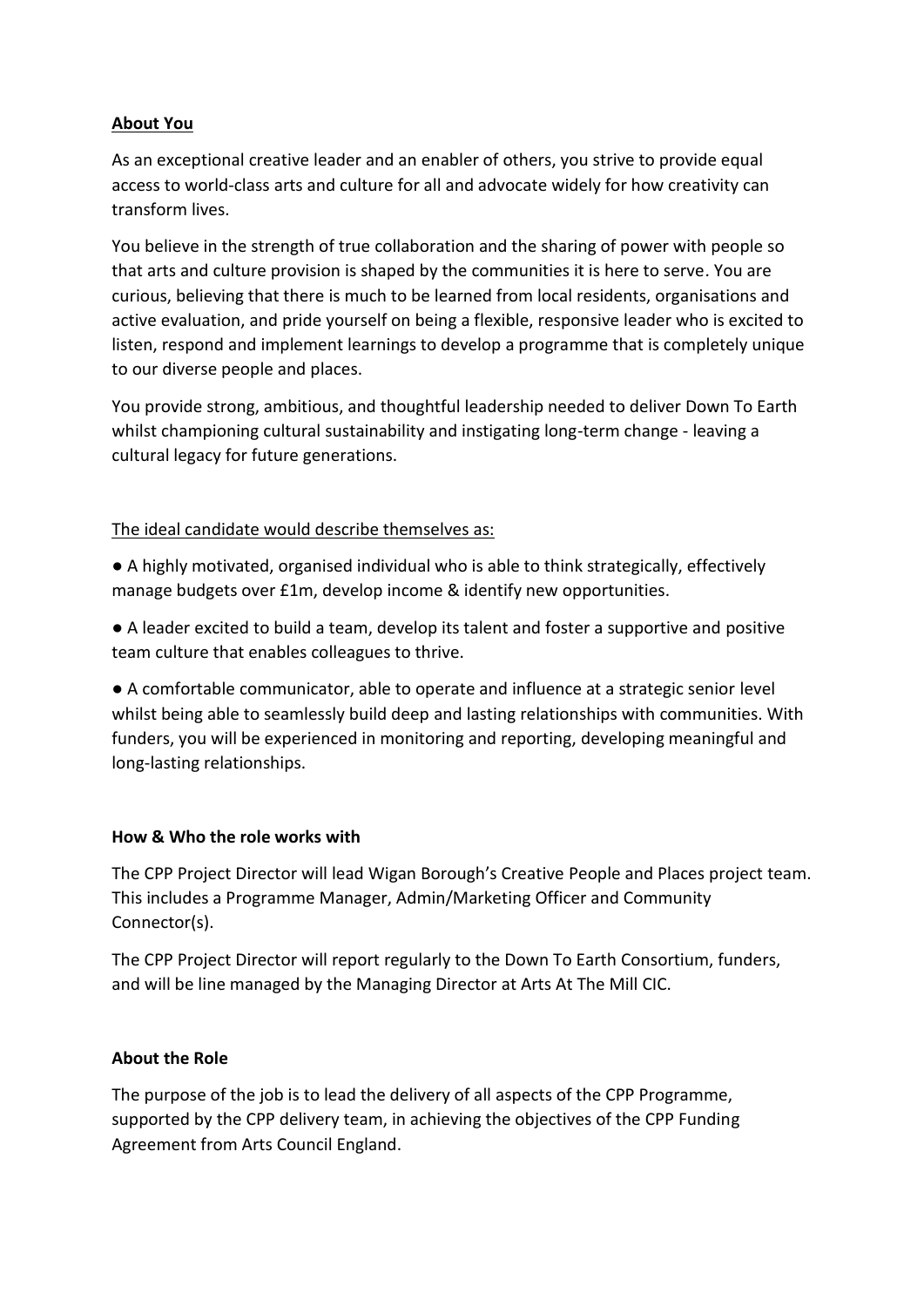#### **Principle duties and responsibilities**

1. **Lead the development and implementation Down To Earth's three-year business plan,** reviewing and refreshing the plan on an annual basis.

2. **Be visible, transparent, clear and committing of power, resources and responsibility to communities to both shape and lead this work,** developing Down To Earth 'with' and not 'for' communities by co-commissioning new work at a grassroots level; co-designing new and better ways for community voice to sit at the heart of our work; and working together with residents, organisations and artists to unearth shared priorities.

3. **Drive and deliver an inspirational programme of creative activity** which amplifies, compliments and involves the existing cultural infrastructure and meets the objectives of the CPP programme.

4. **Recruit and line manage the Project Team** including Programme Manager, Admin/Marketing Officer, and Community Connector(s), providing positive, motivating and strong leadership so that all team members are fully aware of and working towards the CPP objectives.

5. **Advocate for the value of arts and culture** by representing Down To Earth at local, national and international levels, contributing to building a public profile for the Down To Earth programme and developing partnerships that support the sustainability of the programme.

6. **Oversee the effective management of financial resources**; managing programme budgets, commissioning, and ensuring efficiency and value for money.

7. **Lead on further fundraising**, identifying, and securing necessary match funding, aligned with Down To Earth's business plan.

8. **Create a framework for commissioning** and have overall responsibility and management of contracts.

9. **Maintain sound programme administration**, providing timely progress and management reports to the lead partner and consortium to inform effective decision making, and to funders to fulfil all reporting conditions.

10. **Monitor performance of the programme**, working closely with external evaluators to gain a deeper understanding of the impact of Down To Earth, to share learning widely, and to react in response to new intelligence.

11. **Ensure all programme activity complies with necessary policies** and procedures and current legislation including (but not restricted to) Equality, Health and Safety, Safeguarding, GDPR/Data Protection, and insurances.

12. **Explore ways to reduce Down To Earth's carbon footprint**, creating a strategy for engaging communities, artists, change-makers and technical professionals whilst being exceedingly mindful of environmental impacts of the programme.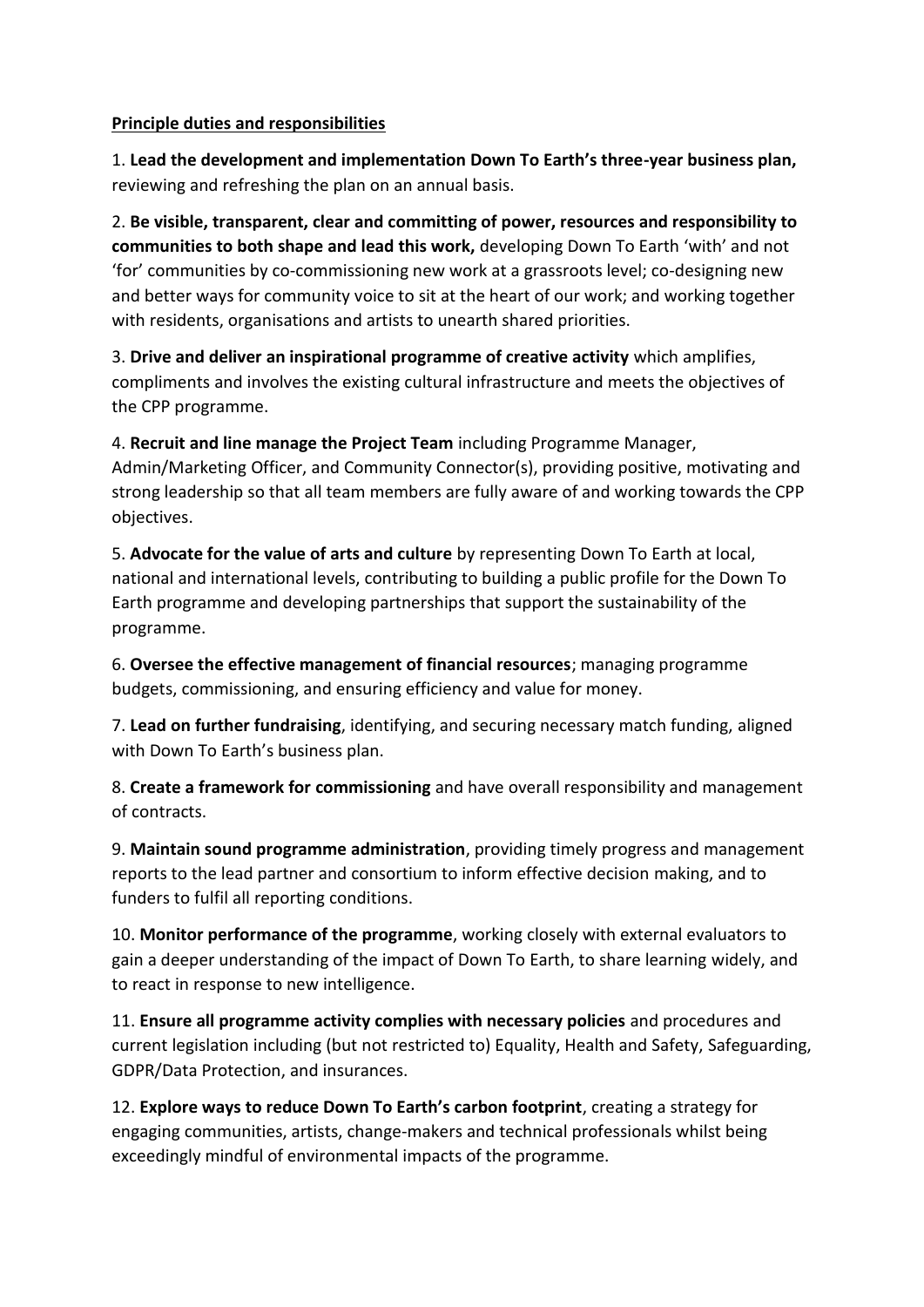## **Person Specification**

| Experience                                             | Desirable | Essential | Identified  |
|--------------------------------------------------------|-----------|-----------|-------------|
| Track record of engaging communities as decision-      |           | X         | Application |
| makers and leaders in creative projects.               |           |           | /Interview  |
| Developing and sustaining arts, cultural and/or        |           | X         | Application |
| creative initiatives and programmes that push the      |           |           | /Interview  |
| boundaries of artistic excellence.                     |           |           |             |
| Proven ability to plan, manage and execute large-      |           | X         | Application |
| scale programmes and/or public facing events with      |           |           | /Interview  |
| significant budgets, on time and to budget.            |           |           |             |
| Track record of fundraising and income generation      |           | X         | Application |
|                                                        |           |           | /Interview  |
| Experience of working in areas of low arts             |           | X         | Application |
| engagement with diverse communities                    |           |           | /Interview  |
| Experience of recruiting, motivating and line-         |           | X         | Application |
| managing efficient teams                               |           |           | /Interview  |
| Experience of and a commitment to robust               |           | X         | Application |
| safeguarding                                           |           |           | /Interview  |
| Experience of working across multiple art forms        | X         |           | Application |
|                                                        |           |           | /Interview  |
| Managing volunteers                                    | X         |           | Application |
|                                                        |           |           | /Interview  |
| <b>Skills and Abilities</b>                            | Desirable | Essential | Identified  |
| Able to maintain effective, positive, and long-lasting |           | X         | Application |
| working relationships with a wide variety of people,   |           |           | /Interview  |
| organisations, and funders                             |           |           |             |
| Ability to nurture and motivate teams, motivating      |           | X         | Application |
| staff to achieve outcomes and meet targets             |           |           | /Interview  |
| Excellent time management skills                       |           | X         | Application |
|                                                        |           |           | /Interview  |
| Excellent written and verbal communication skills,     |           | X         | Application |
| negotiation, and advocacy                              |           |           | /Interview  |
| Strong numeracy skills, financial management skills    |           | X         | Application |
| and able to set and analyse significant budgets        |           |           | /Interview  |
| Attention to detail and able to manage complex         |           | X         | Application |
| funding and reporting requirements                     |           |           | /Interview  |
| Commitment to equal opportunities and an ability       |           | X         | Application |
| to relate to people across the community               |           |           | /Interview  |
| Good IT skills with a good working knowledge of        |           | X         | Application |
| Microsoft Office Word and Excel, and ability to learn  |           |           | /Interview  |
| new project management software                        |           |           |             |
| Ability to work flexibly according to the requirements |           | X         | Application |
| of the post                                            |           |           | /Interview  |
| Knowledge                                              | Desirable | Essential | Identified  |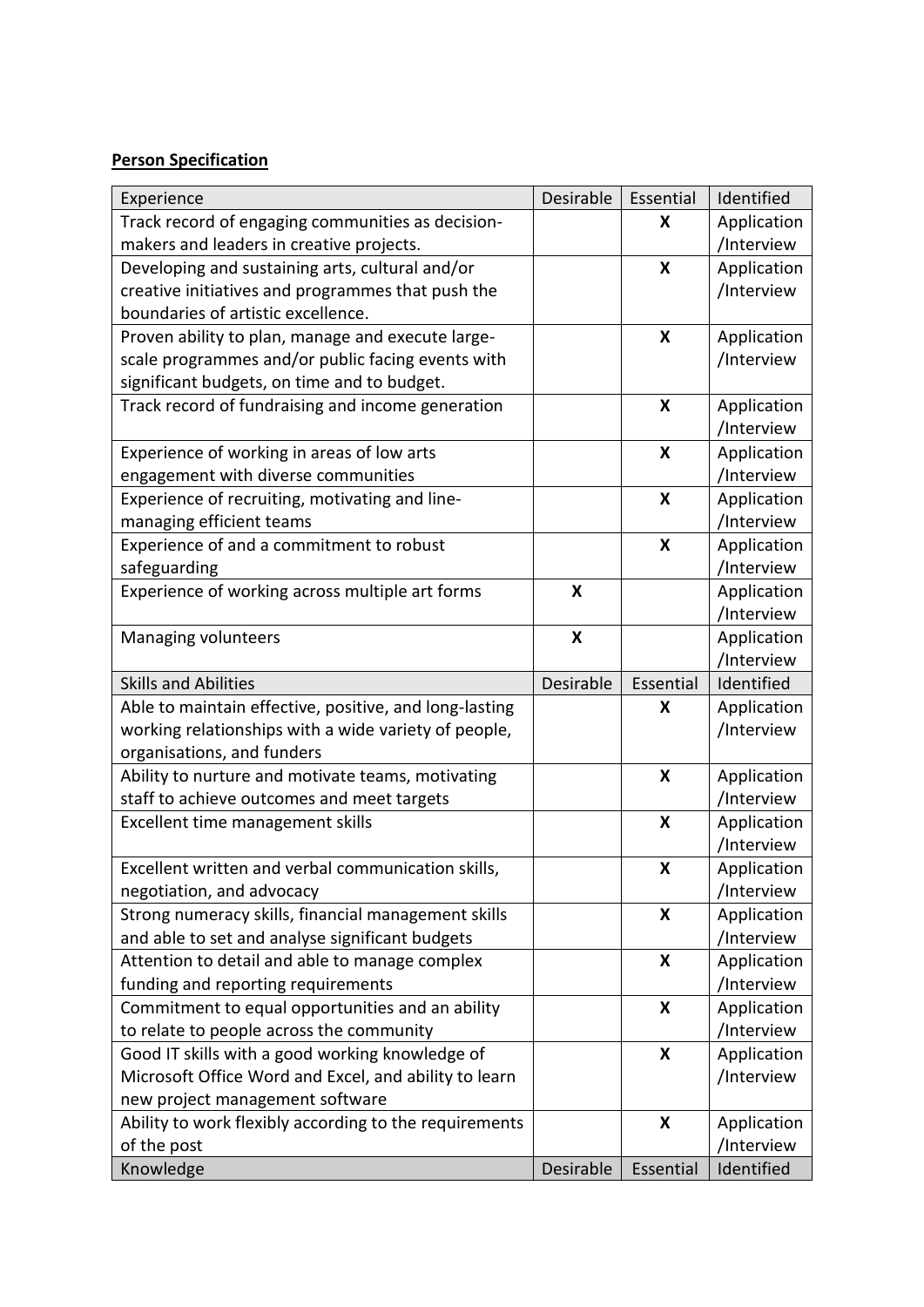| Good working knowledge of Wigan borough, its           | x         |           | Application |
|--------------------------------------------------------|-----------|-----------|-------------|
| cultural landscape, communities, and geography         |           |           | /Interview  |
| Good working knowledge of the impact of arts and       | X         |           | Application |
| culture programmes on the environment                  |           |           | /Interview  |
| <b>Special Working Conditions</b>                      | Desirable | Essential | Identified  |
| Ability to work flexibly, including evenings, weekends |           | X         | Application |
| and Bank Holidays                                      |           |           | /Interview  |
| Prepared to travel around the Wigan borough and to     |           | X         | Application |
| national CPP meetings, with a full UK driving license  |           |           | /Interview  |

# **Terms & Conditions**

This post is subject to Disclosure and Barring Service Enhanced checks.

| Salary:                   | £40,000-£45,000 gross per annum,<br>depending on experience                                                                                                                                                                                                                              |
|---------------------------|------------------------------------------------------------------------------------------------------------------------------------------------------------------------------------------------------------------------------------------------------------------------------------------|
| <b>Hours:</b>             | 37.5 hours per week, excluding a daily one-<br>hour lunch break.                                                                                                                                                                                                                         |
|                           | This role is 5 days a week; usual office<br>hours are 10am-6pm.                                                                                                                                                                                                                          |
|                           | We offer flexible working where possible.<br>We expect the post holder to regularly<br>travel around the Wigan borough and to<br>national CPP meetings, with a full UK<br>driving license. Due to the nature of the<br>role, evening, weekend, and bank holiday<br>work may be required. |
| Overtime:                 | No overtime payments                                                                                                                                                                                                                                                                     |
| <b>Annual Leave:</b>      | 33 days including bank holidays                                                                                                                                                                                                                                                          |
| <b>Probation Period:</b>  | 6 months, with a 3 month review                                                                                                                                                                                                                                                          |
| <b>Notice Period:</b>     | 3 months                                                                                                                                                                                                                                                                                 |
| <b>Contract Period:</b>   | Fixed term until March 2025                                                                                                                                                                                                                                                              |
| <b>Workplace Pension:</b> | Arts at the Mill CIC pension scheme is<br>provided by True Potential                                                                                                                                                                                                                     |